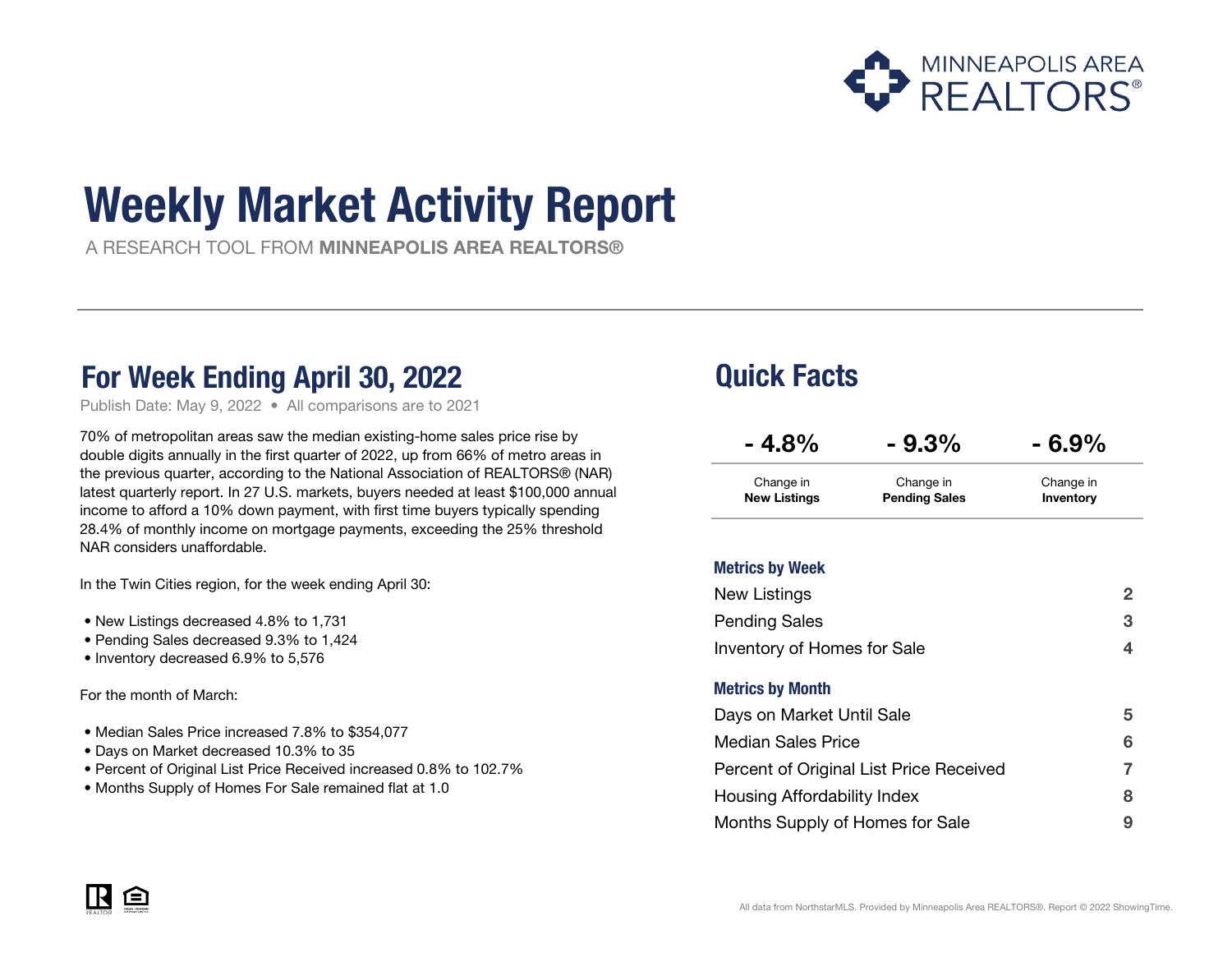## New Listings

A count of the properties that have been newly listed on the market in a given week.



| <b>Last Three Months</b><br>$-- ---$ One Year Ago<br>Current Activity                                                        | For the<br><b>Week Ending</b> | Current<br><b>Activity</b> | One Year<br><b>Previous</b> | $+/-$     |
|------------------------------------------------------------------------------------------------------------------------------|-------------------------------|----------------------------|-----------------------------|-----------|
| 2,000                                                                                                                        | 2/5/2022                      | 1,070                      | 1,202                       | $-11.0\%$ |
|                                                                                                                              | 2/12/2022                     | 1,095                      | 1,183                       | $-7.4%$   |
| 1,800                                                                                                                        | 2/19/2022                     | 1,114                      | 1,089                       | $+2.3%$   |
|                                                                                                                              | 2/26/2022                     | 1,147                      | 1,265                       | $-9.3%$   |
|                                                                                                                              | 3/5/2022                      | 1,466                      | 1,505                       | $-2.6%$   |
| 1,600                                                                                                                        | 3/12/2022                     | 1,362                      | 1,460                       | $-6.7%$   |
|                                                                                                                              | 3/19/2022                     | 1,434                      | 1,470                       | $-2.4%$   |
| 1,400                                                                                                                        | 3/26/2022                     | 1,434                      | 1,566                       | $-8.4%$   |
|                                                                                                                              | 4/2/2022                      | 1,546                      | 1,497                       | $+3.3%$   |
|                                                                                                                              | 4/9/2022                      | 1,581                      | 1,743                       | $-9.3%$   |
| 1,200                                                                                                                        | 4/16/2022                     | 1,518                      | 1,668                       | $-9.0\%$  |
|                                                                                                                              | 4/23/2022                     | 1,815                      | 1,770                       | $+2.5%$   |
| 1,000                                                                                                                        | 4/30/2022                     | 1,731                      | 1,819                       | $-4.8%$   |
| 2/26/22<br>3/5/22<br>3/19/22<br>3/26/22<br>4/2/22<br>4/9/22<br>4/16/22<br>4/23/22<br>2/12/22<br>2/19/22<br>3/12/22<br>2/5/22 | 3-Month Total<br>4/30/22      | 18,313                     | 19,237                      | $-4.8%$   |

### 0 500 1,000 1,500 2,000 2,500 3,000 3,500 1-2006 1-2007 1-2008 1-2009 1-2010 1-2011 1-2012 1-2013 1-2014 1-2015 1-2016 1-2017 1-2018 1-2019 1-2020 1-2021 1-2022

#### Historical New Listings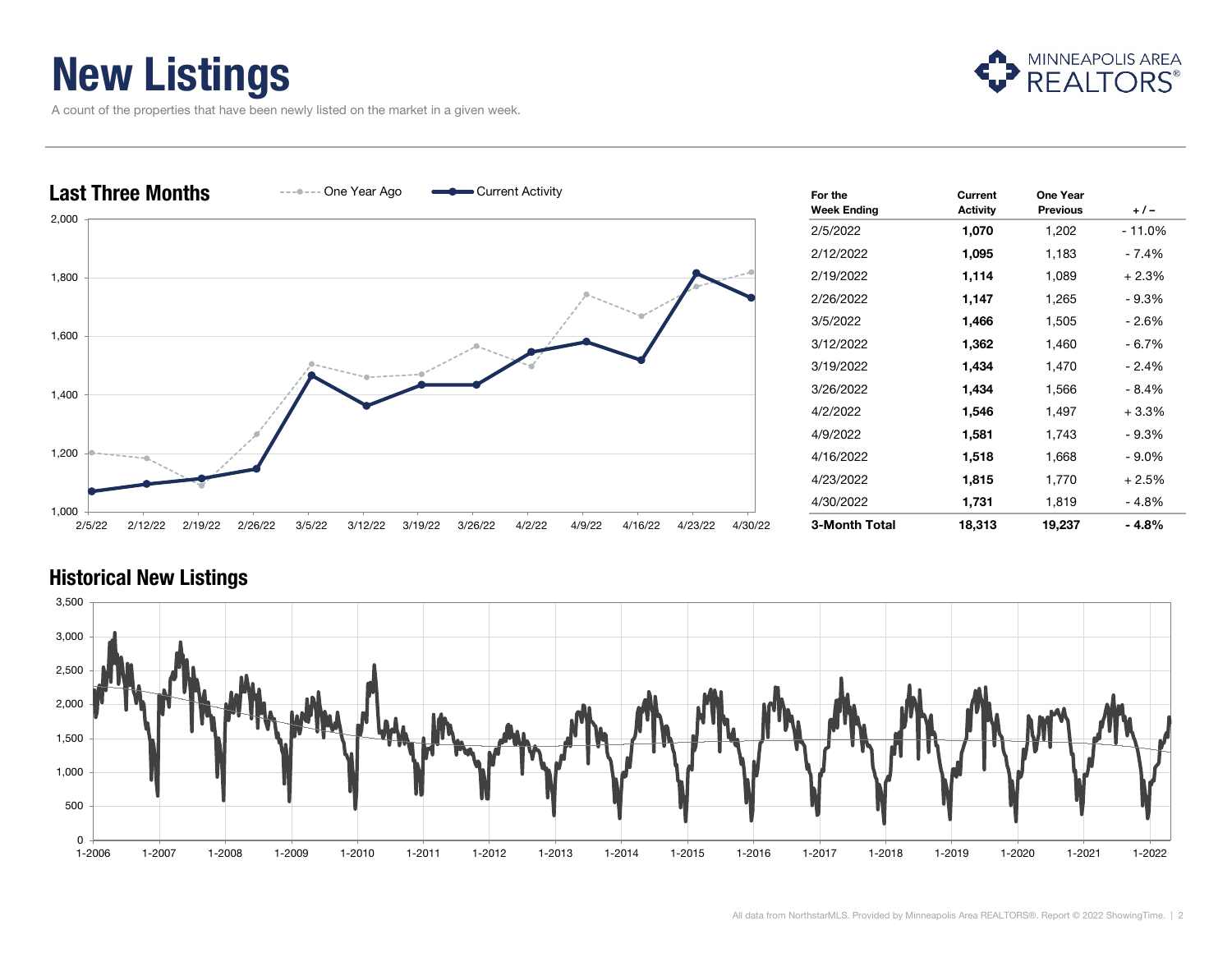### Pending Sales

A count of the properties on which offers have been accepted in a given week.





#### Historical Pending Sales

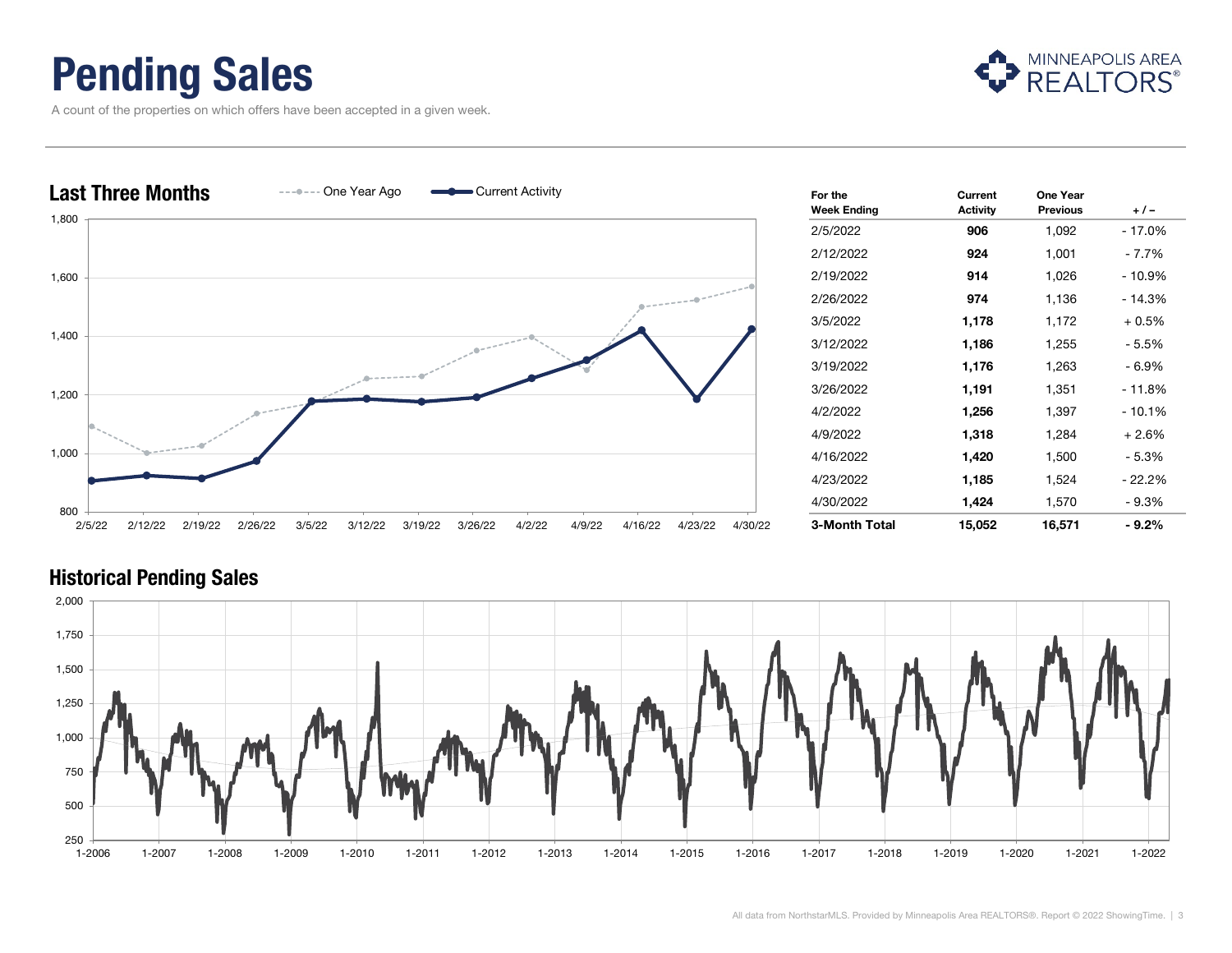## Inventory of Homes for Sale



The number of properties available for sale in active status at the end of a given week.





### Historical Inventory Levels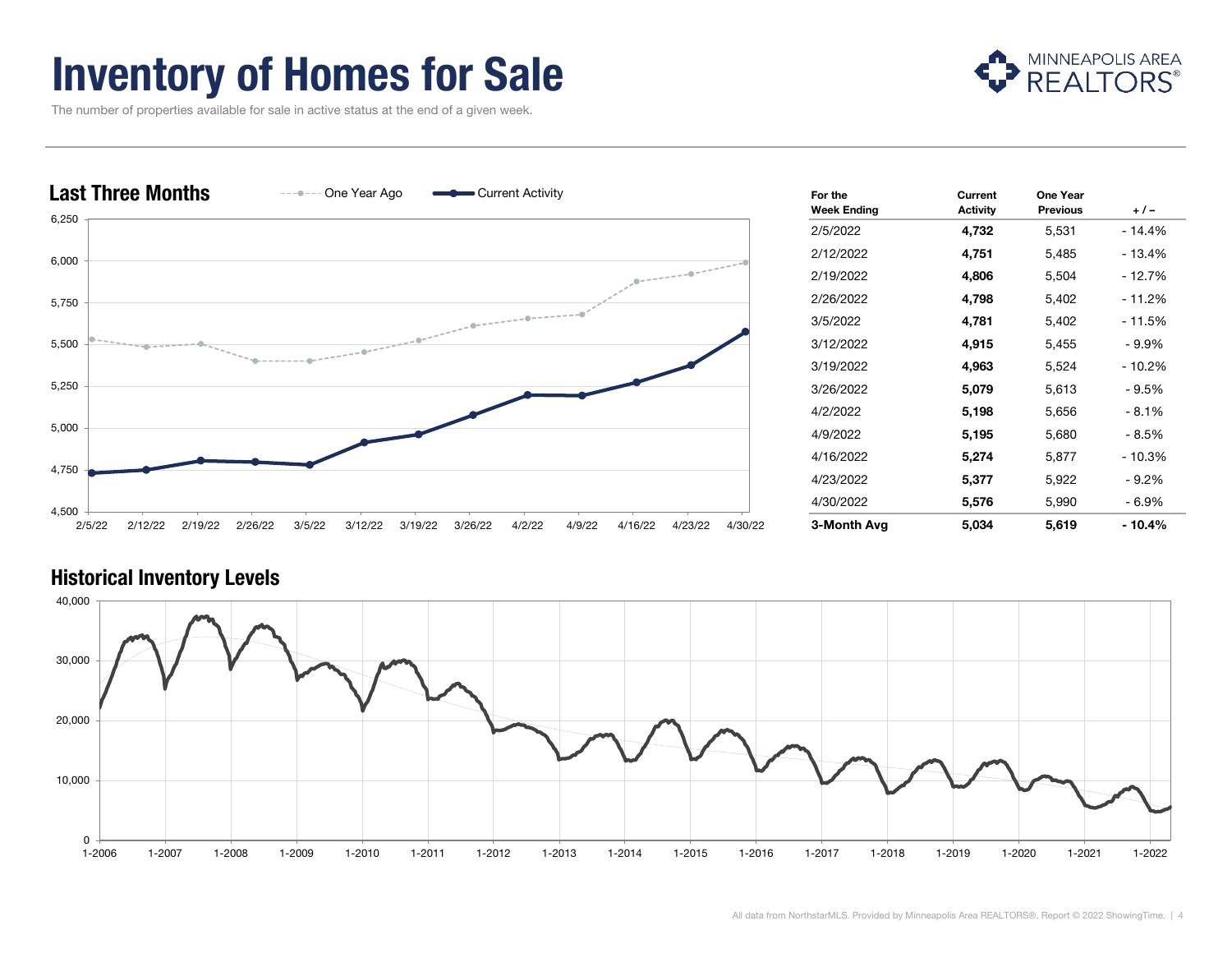### Days on Market Until Sale

MINNEAPOLIS AREA

Average number of days between when a property is listed and when an offer is accepted in a given month.



#### Historical Days on Market Until Sale

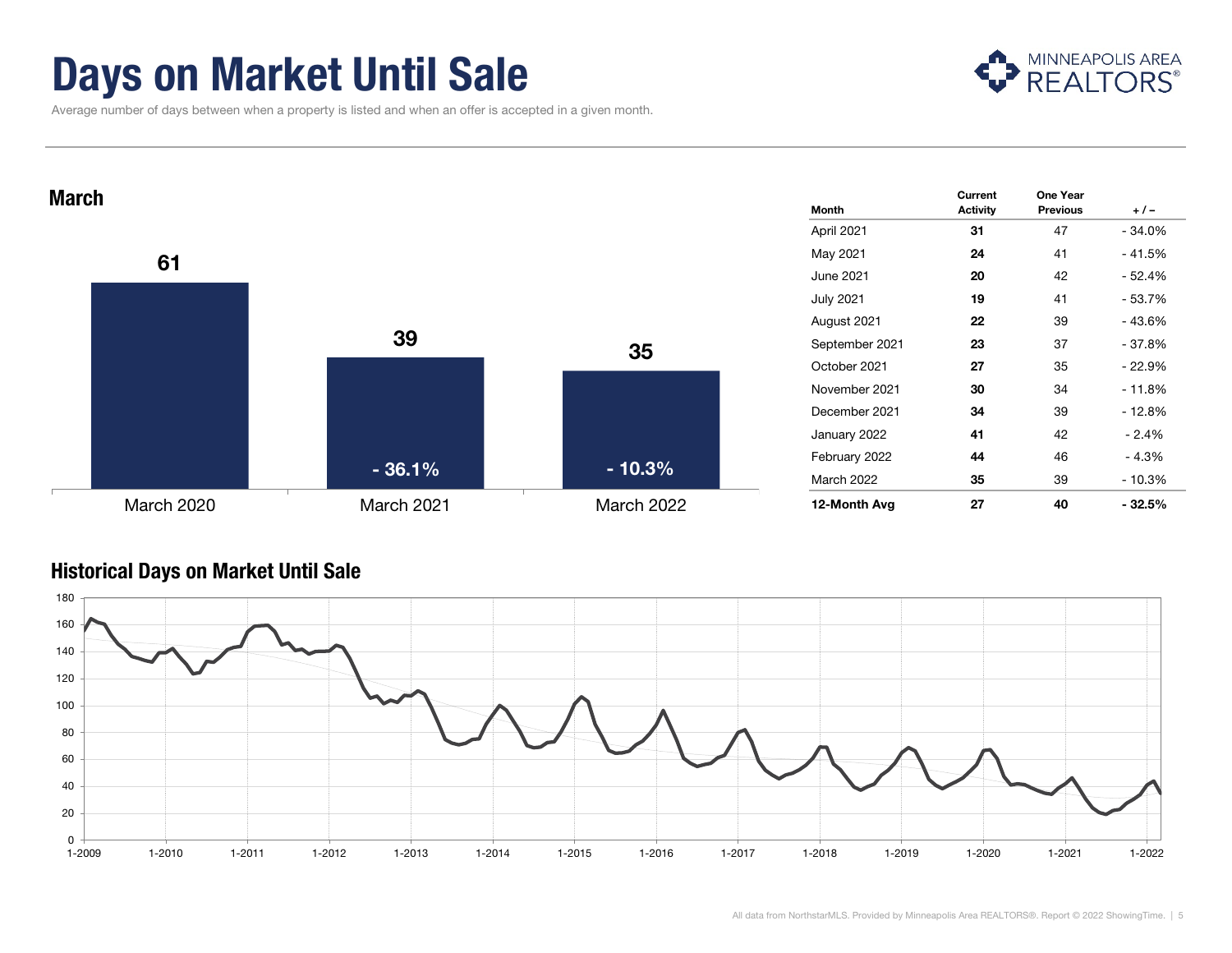### Median Sales Price

Median price point for all closed sales, not accounting for seller concessions, in a given month.



**March** Magnetic Contract of the Contract of the Contract of the Contract of the Contract of the Contract of the Contract of the Contract of the Contract of the Contract of the Contract of the Contract of the Contract of t



| Month             | Current<br><b>Activity</b> | One Year<br><b>Previous</b> | $+/-$    |
|-------------------|----------------------------|-----------------------------|----------|
| April 2021        | \$336,250                  | \$305,000                   | $+10.2%$ |
| May 2021          | \$344,000                  | \$294,900                   | $+16.6%$ |
| June 2021         | \$350,000                  | \$305,000                   | + 14.8%  |
| <b>July 2021</b>  | \$350,000                  | \$312,500                   | $+12.0%$ |
| August 2021       | \$350,000                  | \$315,000                   | + 11.1%  |
| September 2021    | \$340,600                  | \$310,000                   | $+9.9\%$ |
| October 2021      | \$340,000                  | \$315,000                   | + 7.9%   |
| November 2021     | \$339,900                  | \$310,000                   | + 9.6%   |
| December 2021     | \$331,500                  | \$307,000                   | $+8.0\%$ |
| January 2022      | \$332,900                  | \$301,000                   | + 10.6%  |
| February 2022     | \$340,000                  | \$314,000                   | $+8.3%$  |
| <b>March 2022</b> | \$354,077                  | \$328,462                   | $+7.8%$  |
| 12-Month Med      | \$343,900                  | \$310,000                   | + 10.9%  |

#### Historical Median Sales Price

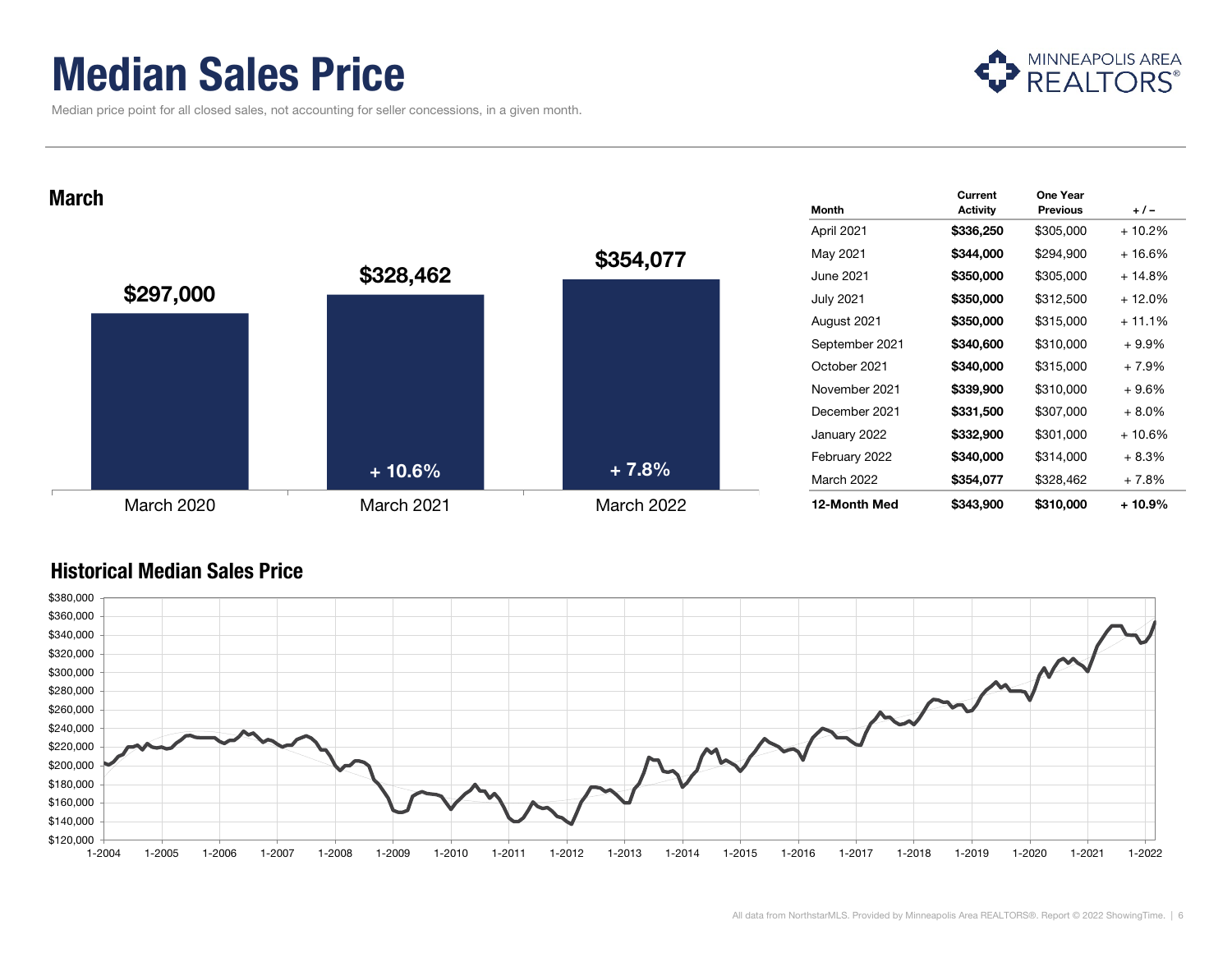# Percent of Original List Price Received



 Percentage found when dividing a property's sales price by its original list price, then taking the average for all properties sold in a given month, not accounting for seller concessions.

**March** Magnetic Contract of the Contract of the Contract of the Contract of the Contract of the Contract of the Contract of the Contract of the Contract of the Contract of the Contract of the Contract of the Contract of t



| <b>Month</b>     | Current<br><b>Activity</b> | One Year<br><b>Previous</b> | $+/-$    |
|------------------|----------------------------|-----------------------------|----------|
| April 2021       | 103.3%                     | 99.9%                       | $+3.4%$  |
| May 2021         | 104.0%                     | 99.6%                       | $+4.4%$  |
| June 2021        | 104.1%                     | 99.6%                       | + 4.5%   |
| <b>July 2021</b> | 103.6%                     | 100.1%                      | $+3.5%$  |
| August 2021      | 102.4%                     | 100.3%                      | $+2.1%$  |
| September 2021   | 101.2%                     | 100.5%                      | $+0.7%$  |
| October 2021     | 100.3%                     | 100.5%                      | $-0.2\%$ |
| November 2021    | 99.8%                      | 100.2%                      | $-0.4%$  |
| December 2021    | 99.5%                      | 99.7%                       | $-0.2\%$ |
| January 2022     | 99.6%                      | 99.5%                       | $+0.1%$  |
| February 2022    | 100.8%                     | 100.1%                      | $+0.7%$  |
| March 2022       | 102.7%                     | 101.9%                      | $+0.8%$  |
| 12-Month Avg     | 102.0%                     | 100.2%                      | + 1.8%   |

#### Historical Percent of Original List Price Received

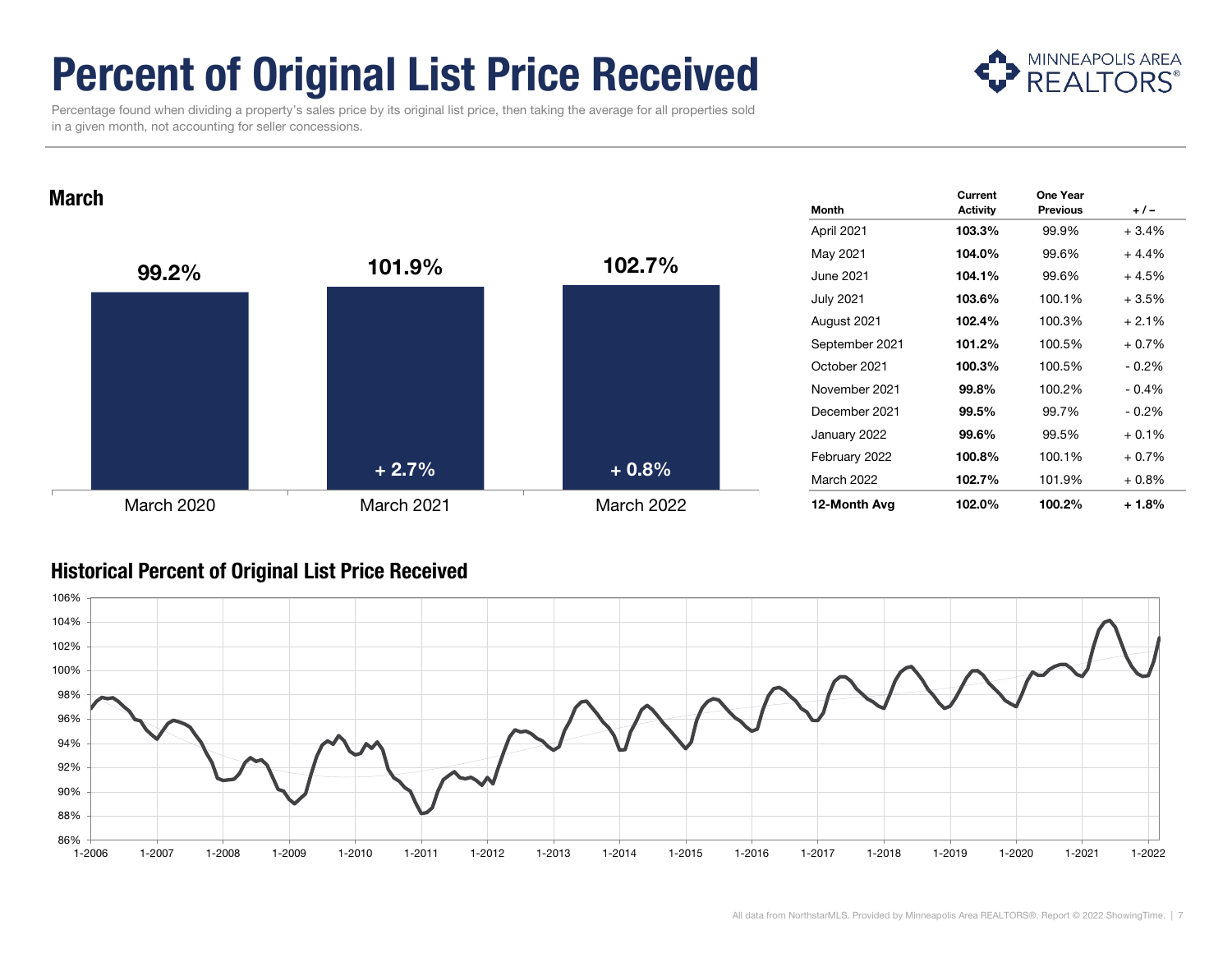# Housing Affordability Index



 This index measures housing affordability for the region. For example, an index of 120 means the median household income is 120% of what is necessary to qualify for the median-priced home under prevailing interest rates. A higher number means greater affordability.



#### Historical Housing Affordability Index